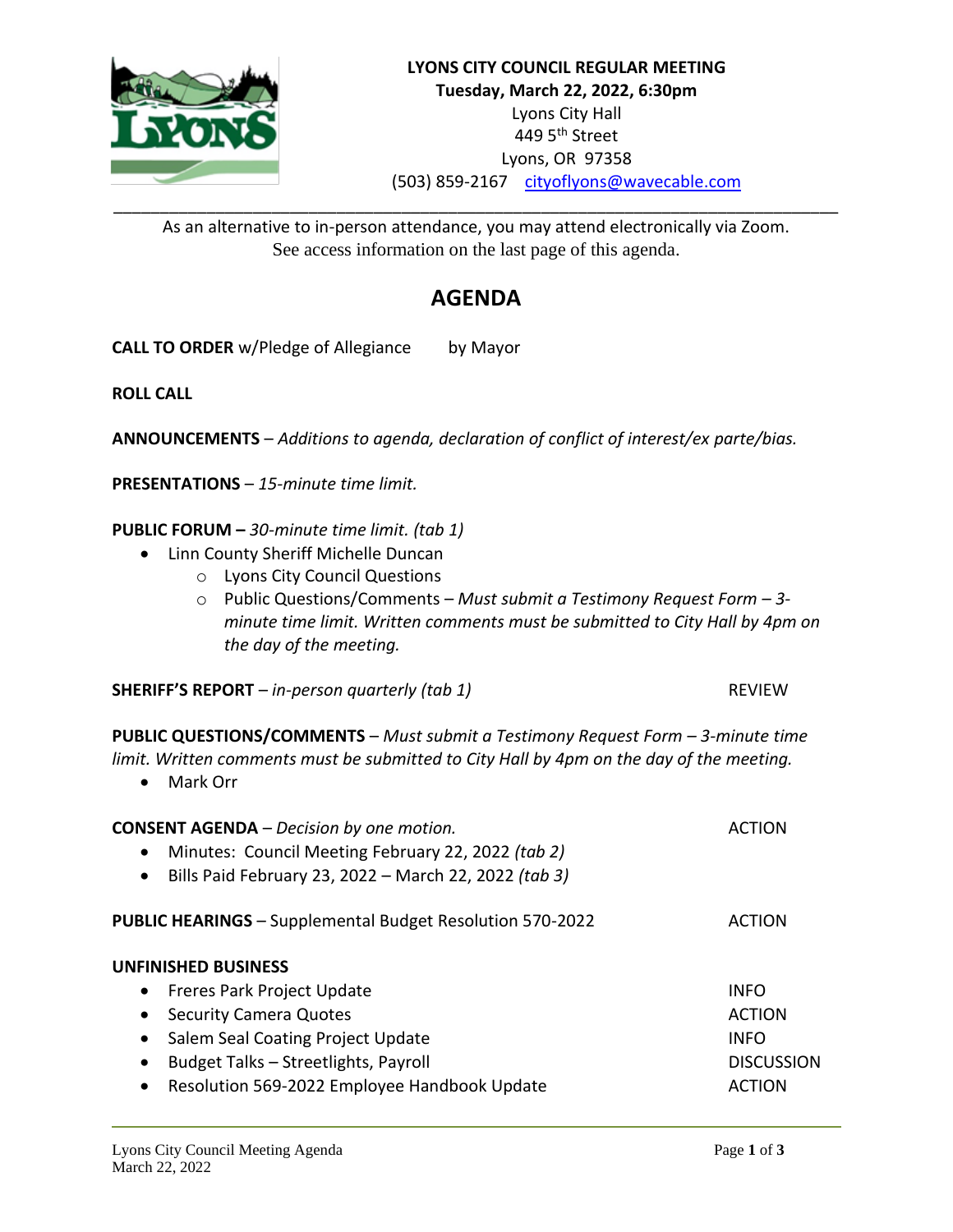| $\bullet$            | Safe Routes to School Update                       | <b>INFO</b> |
|----------------------|----------------------------------------------------|-------------|
| <b>NEW BUSINESS</b>  |                                                    |             |
| none<br>$\bullet$    |                                                    |             |
|                      | CORRESPONDENCE/INFORMATIONAL -                     |             |
| $\bullet$            | PacifiCorp Rate Increase                           | <b>INFO</b> |
|                      | Local Government Law Group Rate Increase           | <b>INFO</b> |
|                      | Oregon Government Ethics Annual Statement Reminder | <b>INFO</b> |
| <b>STAFF REPORTS</b> |                                                    |             |

- Librarian
- City Manager
- Planning Commission
- Financial *(tab 17*)
- Bank Account *(tab 18)*

# **MAYOR/COUNCIL COMMISSIONER REPORTS**

- Cemetery Lloyd Valentine
- Transportation, Parks & Rec. Troy Donohue
- Police, Safety Diane Hyde
- Library Jessica Ritchie
- Building Improvements Mike Wagner

## **EXECUTIVE SESSION** – None scheduled

Closed to Public - *The City Council may adjourn to executive session under the provisions of ORS 192.660. Under the provisions of the OR Public Meetings Law, the proceedings of an executive session are not for publication or broadcast.*

**REQUESTS** – Councilor Requests/Future Agenda Items/Announcements

**NEXT MEETING** – April 26, 2022 @ 6:30pm Regular Council Meeting - Lyons City Hall / Zoom May 17, 2022 @ 6:30pm Budget Committee Meeting – Lyons City Hall /Zoom

**ADJOURN** *(time)*

## **\*This Agenda is subject to change.**

City Hall is accessible to persons with disabilities. If you need special accommodations, please call City Hall at **(503)859-2167.**